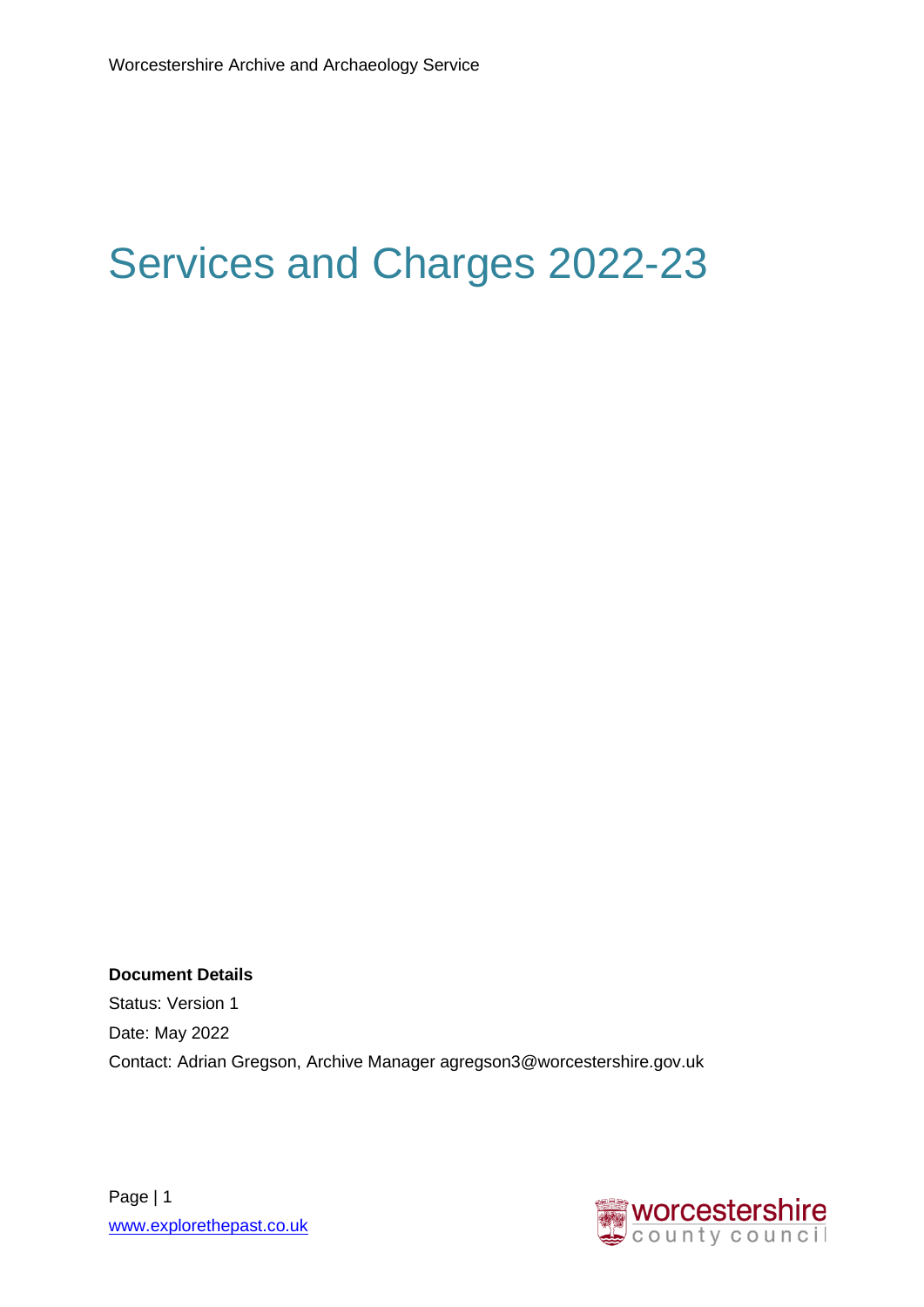### <span id="page-1-0"></span>**Contents**

| <b>Remote Enquiry Service</b> | 3 |
|-------------------------------|---|
|                               |   |
|                               |   |
|                               |   |
|                               |   |
|                               |   |
|                               |   |
|                               |   |
|                               |   |
|                               |   |
|                               |   |
|                               |   |
|                               |   |
|                               |   |
|                               |   |
|                               |   |
|                               |   |
|                               |   |
|                               |   |
|                               |   |
|                               |   |
|                               |   |
|                               |   |
|                               |   |
|                               |   |
|                               |   |
|                               |   |
|                               |   |
|                               |   |
|                               |   |
|                               |   |
|                               |   |

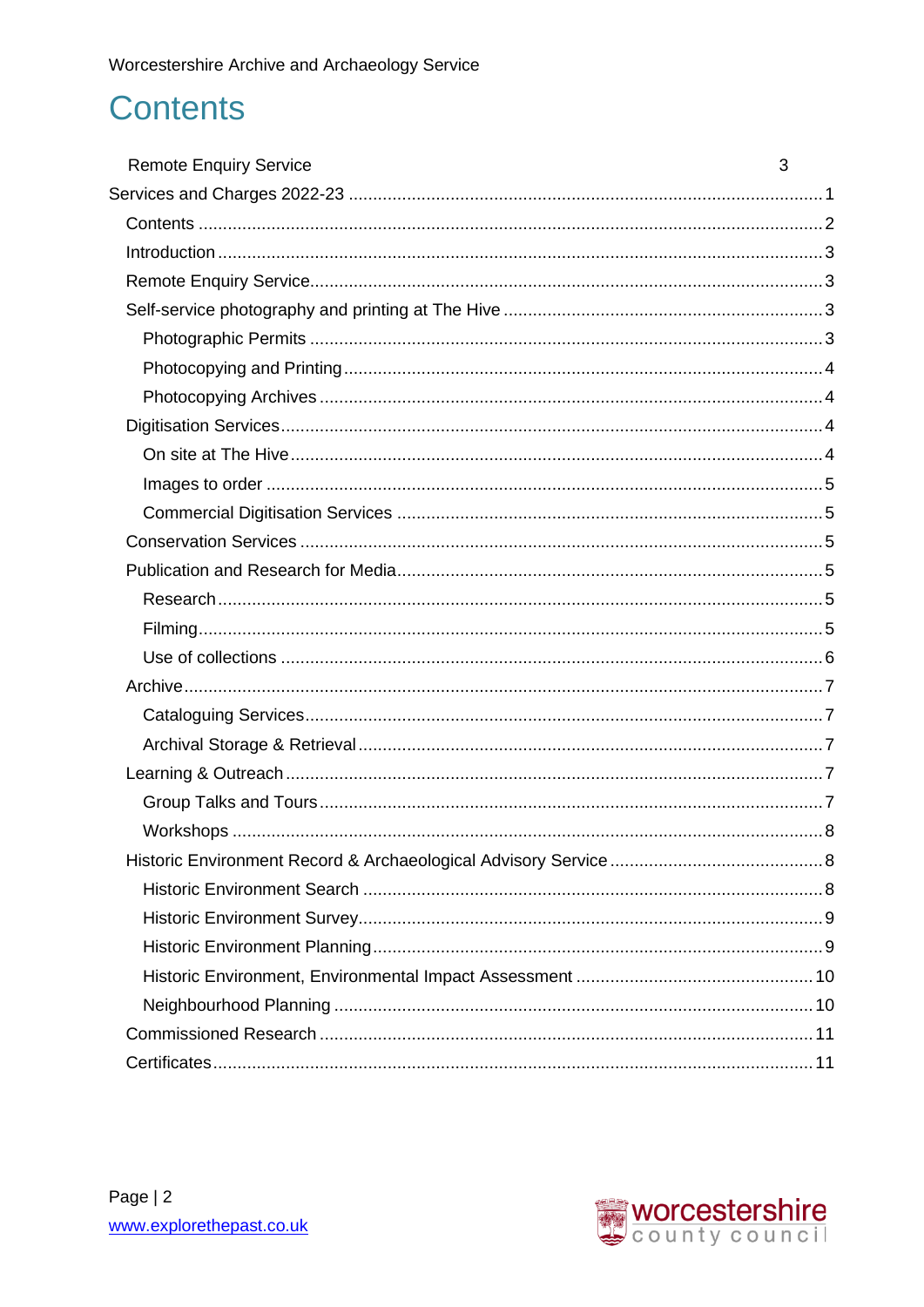# <span id="page-2-0"></span>**Introduction**

We offer a wide range of services to customers. These include assistance in family research, providing high quality images of documents, giving talks to community groups and providing archaeological information for Neighbourhood Plans.

Please [contact us](http://www.worcestershire.gov.uk/info/20257/contact_the_archive_and_archaeology_service) for further details on any of the services offered.

# <span id="page-2-1"></span>Remote Enquiry Service

The Worcestershire Archive Service aims to help in research, to assist with specific enquiries and to provide information about our holdings with the aim of encouraging a personal visit to The Hive. Information on our service and resources held will always be given free of charge, however if the search involves accessing original archives, microfilm, or secondary sources there will be a charge.

• £10 for a single look up/copy from microfilm where full references and dates are provided. This charge will cover a search for items which may include the following: An entry in a parish register; An entry in an electoral register; A specific report in a newspaper; An entry in a vehicle license register; A specific will

• £25 for a 30-minute search which could include up to 3 microfilm copies.

• £45 per hour for a more involved search which could include up to 6 microfilm copies, (subject to a maximum of 2 hours staff time) You will be sent an appraisal of what collections were searched within the time and any results relating to your request.

• Where there needs to be copying of original documents a separate quote will be provided by our digitisation service.

• More complex or involved searches will be referred to the research service.

For more information please see our [Enquiries Policy](http://www.worcestershire.gov.uk/downloads/file/4198/waas_policy_statement_on_answering_enquiries) and [contact us](https://capublic.worcestershire.gov.uk/WAASPublic/EnquiryForm.aspx?ServiceCode=ARCHENQ&_ga=2.90046943.590052623.1495812495-898153893.1481986369) with your request.

### <span id="page-2-2"></span>Self-service photography and printing at The **Hive**

#### <span id="page-2-3"></span>Photographic Permits

| <b>Cost</b><br>including<br><b>VAT</b> | Permit<br>Type | <b>Description</b>                                                                                            |
|----------------------------------------|----------------|---------------------------------------------------------------------------------------------------------------|
| £8                                     | Daily          | This permit is valid for the day of issue                                                                     |
| £20                                    | Five Day       | This permit is valid for three calendar months. It can be used on<br>any 5 days within the three-month period |
| £60                                    | Annual         | This permit is valid for one calendar year                                                                    |

Page | 3 [www.explorethepast.co.uk](http://www.explorethepast.co.uk/) 

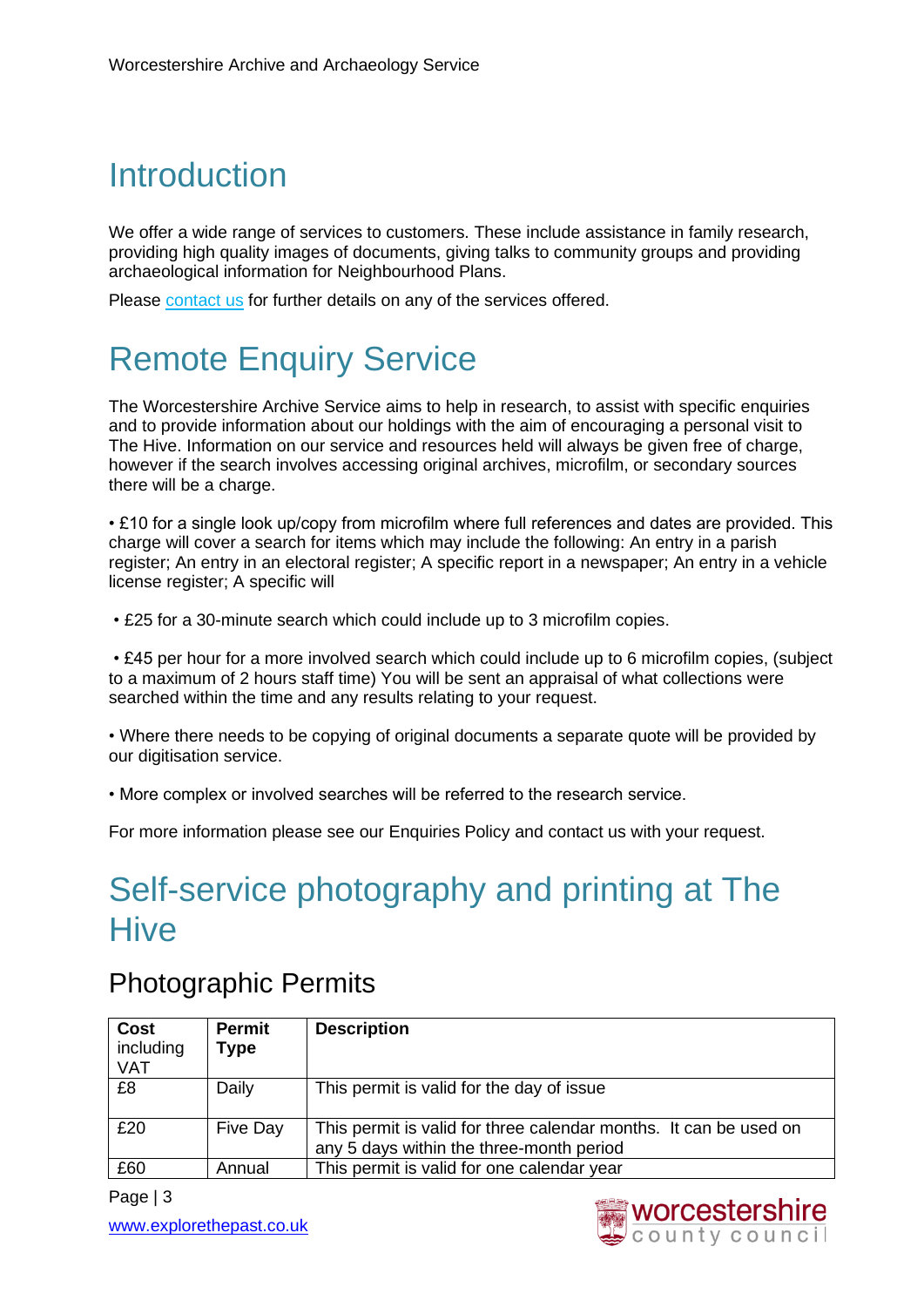| £100 | Group<br>Annual | This permit is valid for one calendar year. Members of the group<br>permitted to use the permit must be named at the point of purchase |
|------|-----------------|----------------------------------------------------------------------------------------------------------------------------------------|
|      |                 |                                                                                                                                        |

Permits are not transferrable and must be produced on the day(s) when you wish to use them.

Please [contact us](https://capublic.worcestershire.gov.uk/WAASPublic/EnquiryForm.aspx?ServiceCode=ARCHENQ&_ga=2.114340807.1593750298.1523017625-847011042.1511540454) if you would like to purchase a permit in advance of your visit.

Copyright law still applies, and a copyright declaration form must be signed where appropriate. Our responsibility to the records in our care may mean that some material may not be suitable for copying and a member of staff must be consulted for advice before photography is undertaken.

#### <span id="page-3-0"></span>Photocopying and Printing

| Self-service (per sheet)                                   | A4              | A <sub>3</sub> |
|------------------------------------------------------------|-----------------|----------------|
| Photocopying books/finding aids                            | 15p             | 25p            |
| Black and white print outs (microfilm/fiche, internet, CD) | 15p             | 25p            |
| Colour print-outs (internet, CD)                           | 50 <sub>p</sub> | 85p            |
| Colour print-outs (books, finding aids etc)                | 50 <sub>p</sub> | 85p            |

#### <span id="page-3-1"></span>Photocopying Archives

Orders are charged at:

- £2.80 for the first sheet, plus
- 60p (A4)
- 75p (A3)

For each additional sheet required. Please ask a member of staff about photocopying archives.

### <span id="page-3-2"></span>Digitisation Services

High-quality, high resolution images of our collections are usually supplied as a digital download. For an additional £8 images can be sent to you on CD/DVD media or on a USB memory stick. Postage and packing is charged at £2.00 per order where required.

#### <span id="page-3-3"></span>On site at The Hive

Orders placed whilst researching at The Hive will not incur an additional administration charge as the documents are retrieved and put away free as part of our statutory duty to provide access to archives for visitors at The Hive.

| Images      | <b>Cost Includes VAT</b> |
|-------------|--------------------------|
| First image | £10                      |

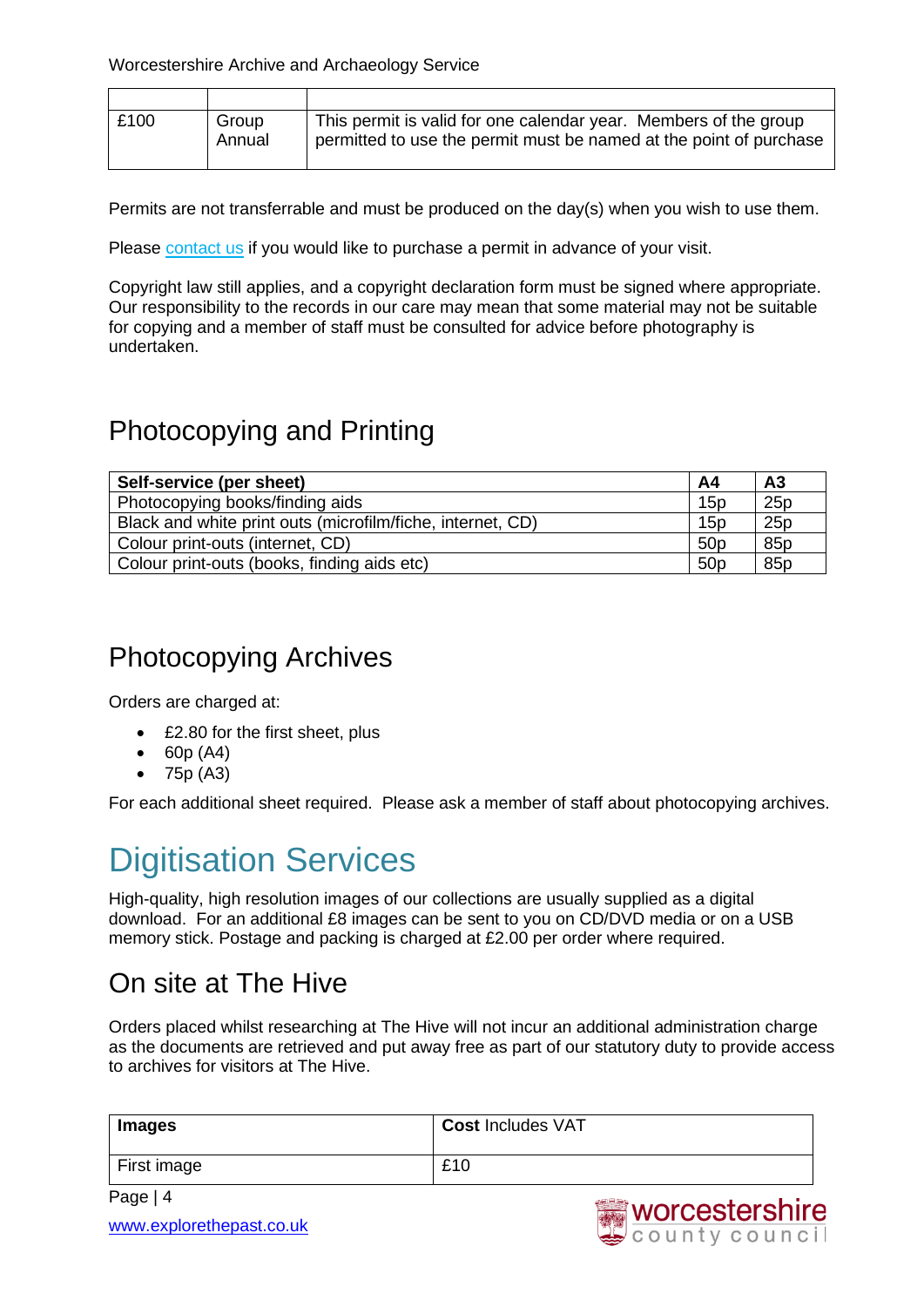| For more images in the same order   | £5 per image for up to three extra images        |
|-------------------------------------|--------------------------------------------------|
| Cost per hour of for more than four | £25 per hour is charged for digitising more than |
| images                              | 4 images                                         |

#### <span id="page-4-0"></span>Images to order

Images ordered via our Remote Enquiry Service are charged at the same cost as those above, but if a search is required to identify, locate and retrieve the item(s) before a quote can be given, an administration charge will be applied.

The administration charge for each order is £16 (including VAT)

Please [Contact us](https://capublic.worcestershire.gov.uk/WAASPublic/EnquiryForm.aspx?ServiceCode=DIGIENQ&_ga=2.48508654.998536354.1495816170-898153893.1481986369) for a quote.

#### <span id="page-4-1"></span>Commercial Digitisation Services

Our experienced Digitisation Team undertake large-scale commercial projects for a wide-range of clients. Costs are negotiable, depending on the nature of the work, based either on an hourly rate or cost per image.

The team also undertake work for private individuals. The charge for this is £37 per hour (including VAT).

Please [contact us](https://capublic.worcestershire.gov.uk/WAASPublic/EnquiryForm.aspx?ServiceCode=DIGIENQ&_ga=2.48508654.998536354.1495816170-898153893.1481986369) to discuss your project.

### <span id="page-4-2"></span>Conservation Services

Our commercial conservation service is run by a professionally qualified conservator with many years' experience. We specialise in the repair and conservation of books, paper, maps, parchment and wax seals. We undertake work for other archive services, as well as private individuals.

The charge for this is £56 per hour, please [contact us](https://capublic.worcestershire.gov.uk/WAASPublic/EnquiryForm.aspx?ServiceCode=CONSERVE&_ga=2.160001919.37418262.1495816611-898153893.1481986369) to discuss your project.

### <span id="page-4-3"></span>Publication and Research for Media

Archive and Archaeology resources can help bring to life stories from the past, and we are keen that they are used by radio and TV journalists as well as researchers. We offer a range of services for the media. To discuss these further, please [contact us.](https://capublic.worcestershire.gov.uk/WAASPublic/EnquiryForm.aspx?ServiceCode=ARCHENQ&_ga=2.90046943.590052623.1495812495-898153893.1481986369)

#### <span id="page-4-4"></span>Research

We are very happy to discuss potential projects and advise on possible sources. We can also be commissioned to undertake research on your behalf.

The charge for this is £56 per hour.

#### <span id="page-4-5"></span>Filming

Page | 5 [www.explorethepast.co.uk](http://www.explorethepast.co.uk/) 

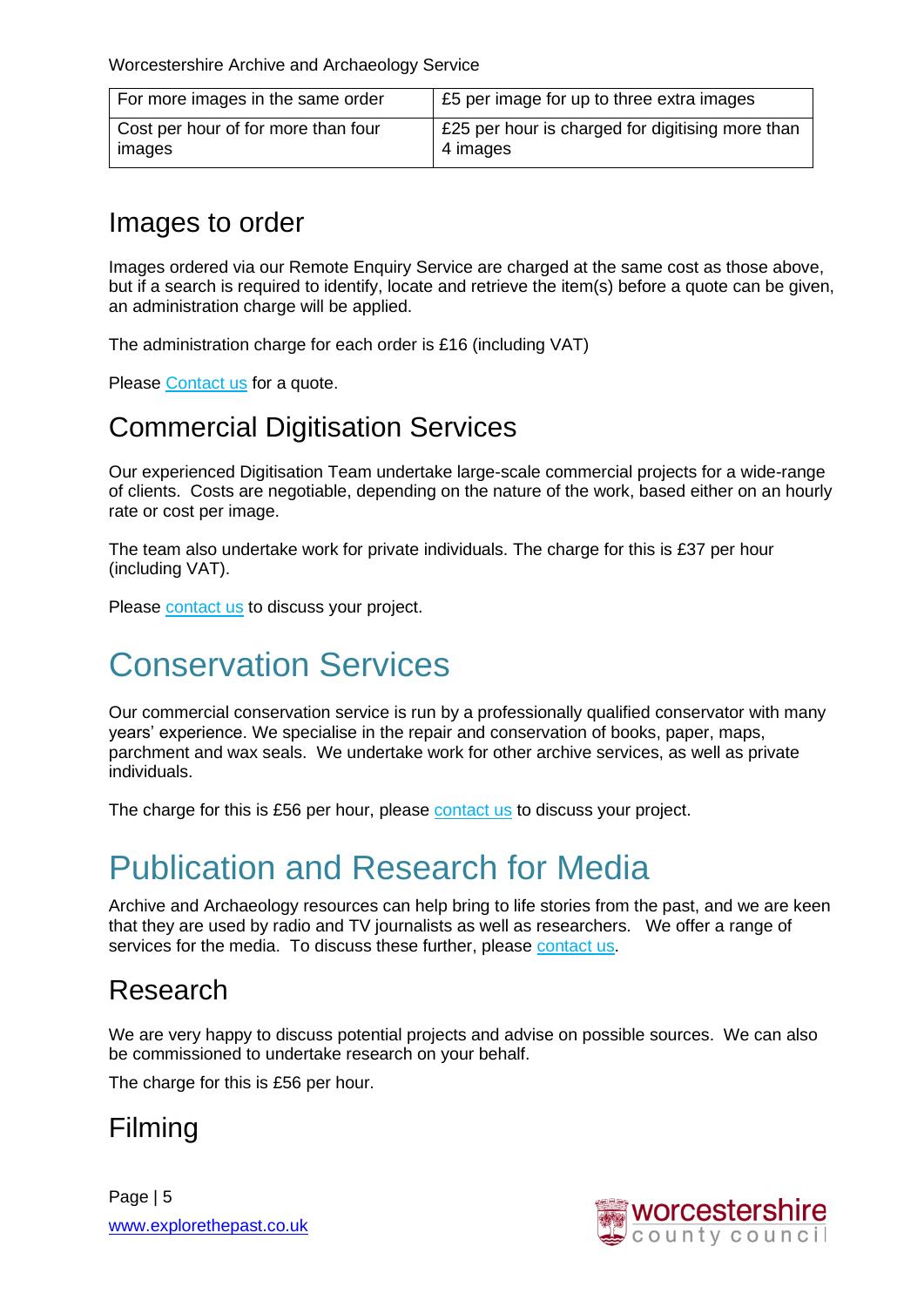Filming on-site at The Hive will incur a charge and an agreement form will need to be signed. For further information please contact the [Business Support Team.](mailto:HiveAdminTeam@worcestershire.gov.uk) Filming will be charged at a higher rate if it will make our services or resources unavailable to staff or customers.

Staff supervision during filming, any pre-visit research as well as set up and clear away time will be charged at £56 (including VAT) per hour.

Requests to film documents on location will incur travel expenses, any pre-visit research time as well as staff supervision at £56 (including VAT) per hour.

Reproduction of film or images is subject to additional fees, as stated below:

#### <span id="page-5-0"></span>Use of collections

In common with other archives, WAAS has the right to authorize the reproduction of its collections. In return for granting permission to reproduce the images, the following charges are made. Unless otherwise stated, the fees cover non-exclusive, one-time, single edition use.

| <b>Use</b>                                                                           | Cost per image includes<br><b>VAT</b> |
|--------------------------------------------------------------------------------------|---------------------------------------|
| Books, newspapers, magazines and journals (excluding e-<br>books, websites)          | £50                                   |
| Specialist academic or educational publication                                       | £22                                   |
| Book/Magazine cover                                                                  | £90                                   |
| TV, Worldwide                                                                        | £170                                  |
| Broadcasting/publishing through WWW (including e-books)                              | £170                                  |
| Charitable group (not for profit)                                                    | £18                                   |
| Commercial exhibition                                                                | £90                                   |
| Non-commercial exhibition                                                            | £33                                   |
| Advertising: newspapers, brochures, magazines, trade<br>journals, auction catalogues | £225                                  |
| All world media buy out, single use                                                  | £385                                  |
| All media, worldwide unlimited usage, 1 year                                         | £550                                  |
| All media, worldwide unlimited usage, 5 years                                        | £900                                  |
| All media, worldwide unlimited usage, 10 years                                       | £1200                                 |

In addition to the publication charges, there may also be handling and/or research fees in addition. Please [contact us](https://capublic.worcestershire.gov.uk/WAASPublic/EnquiryForm.aspx?ServiceCode=ARCHENQ&_ga=2.79936979.513979106.1504109446-354250367.1491414136) with your request.

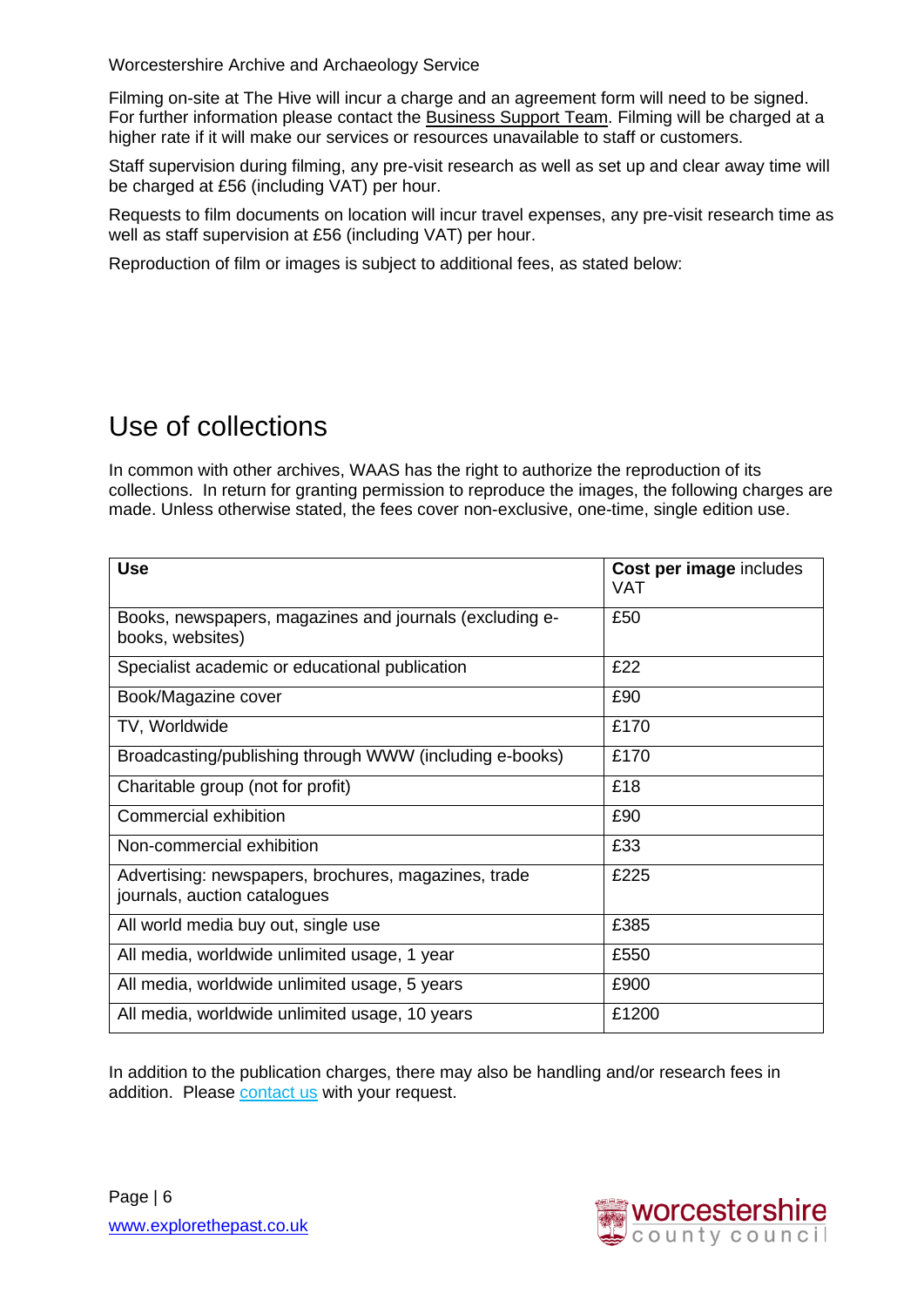#### Images produced by WAAS (including archaeological reports and interpretations)

| <b>Use</b>                      | Cost per image Includes |
|---------------------------------|-------------------------|
|                                 | <b>VAT</b>              |
| One-off specific use            | £165                    |
| World-wide rights in perpetuity | £380                    |

Please [contact us t](mailto:archaeology@worcestershire.gov.uk)o make your request.

# <span id="page-6-0"></span>Archive Collections

#### <span id="page-6-1"></span>Cataloguing Services

To catalogue a collection, to professional standards, we charge £56 per hour (including VAT). Please [contact us](https://capublic.worcestershire.gov.uk/WAASPublic/EnquiryForm.aspx?ServiceCode=ARCHCOLLECT&_ga=2.211609232.420330290.1496496075-1335107517.1493210869) if you would like to discuss a potential project.

#### <span id="page-6-2"></span>Archival Storage & Retrieval

The charges below are negotiable depending on the amount of storage required.

| <b>Charge</b>                   | <b>Cost including VAT   Unit</b> |                             |
|---------------------------------|----------------------------------|-----------------------------|
| One-off administration (set up) | £7                               | Per box                     |
| Storage                         | £1.80                            | Per box, per month          |
| Retrieval                       | £16                              | Up to an hour of staff time |
| Permanent withdrawal            | £7                               | Per box                     |

Please [contact us](https://capublic.worcestershire.gov.uk/WAASPublic/EnquiryForm.aspx?ServiceCode=ARCHCOLLECT&_ga=2.211609232.420330290.1496496075-1335107517.1493210869) to discuss storage and retrieval requirements

# <span id="page-6-3"></span>Learning & Outreach

#### <span id="page-6-4"></span>Group Talks and Tours

We offer several group tours, including

- Introduction to our Resources
- Behind the Scenes
- Explore the Past

Page | 7 [www.explorethepast.co.uk](http://www.explorethepast.co.uk/) 

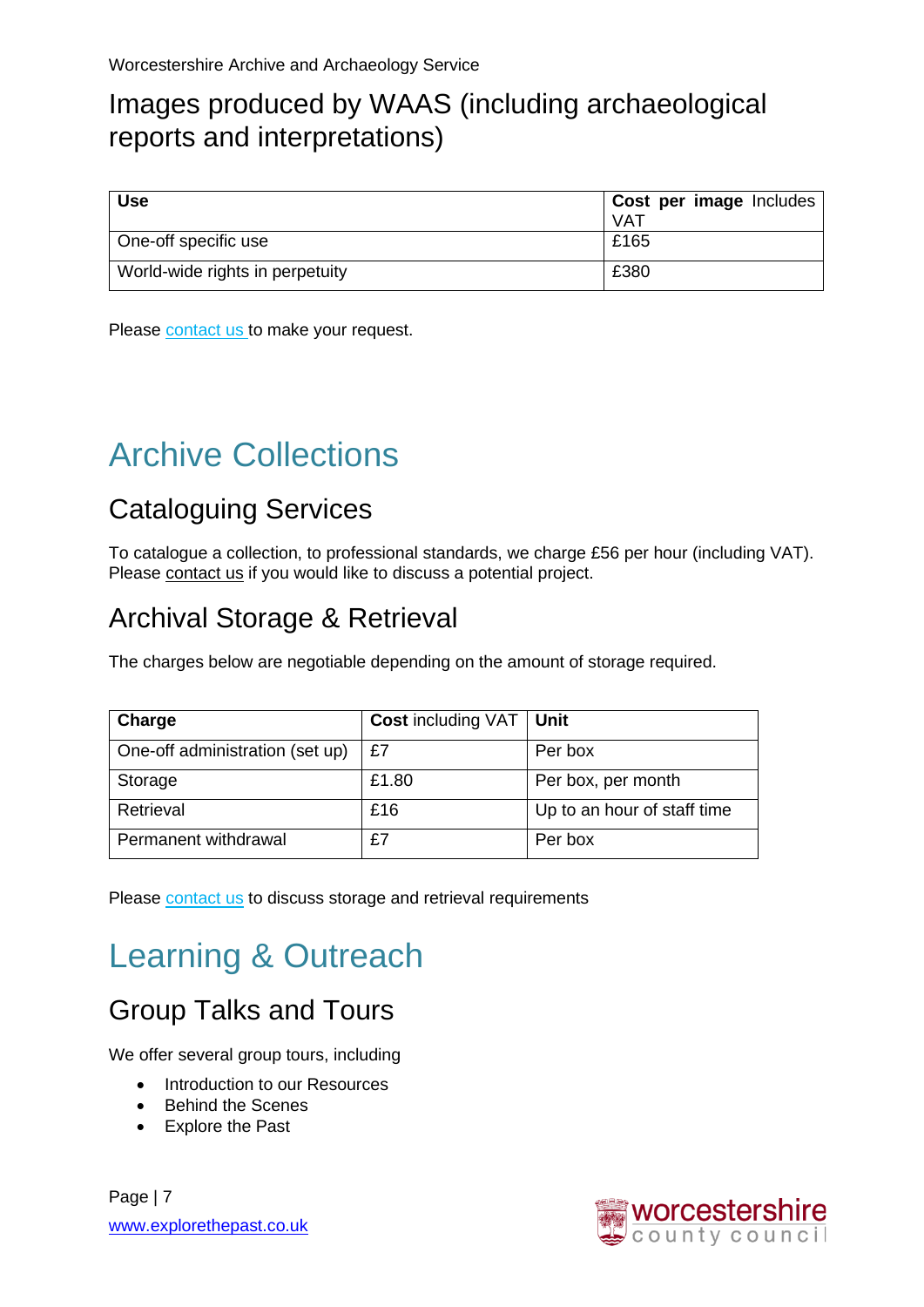These range in price from £50 (including VAT) per group to £75 per group (including VAT) A full list of tours is available on our [website.](http://www.worcestershire.gov.uk/download/downloads/id/5321/group_tours.pdf)

We also offer a series of talks for groups and organisations, including:

- Stories from the Archives
- Worcestershire Treasures
- Starting Family History
- Worcestershire Maps

A full list of talks is available on our website. All talks listed are charged at £54 (including VAT)**,** plus travel expenses where appropriate.

To book a talk or tour please [contact us.](https://capublic.worcestershire.gov.uk/WAASPublic/EnquiryForm.aspx?ServiceCode=TALKTOURENQ&_ga=2.251832204.420330290.1496496075-1335107517.1493210869)

If you would like to discuss a bespoke talk or tour for your group or organization, please contact the team at [explorethepast@worcestershire.gov.uk](mailto:explorethepast@worcestershire.gov.uk) or telephone 01905 766352.

#### <span id="page-7-0"></span>**Workshops**

The team deliver a range of workshops, at a variety of prices, each year as part of our Events Programme. These can be one-off workshops or a series and include:

- Starter sessions in family history, local history and using *Ancestry*
- Children's activities
- Exploring Maps
- Exploring House History
- Introductions to Archaeology and Archaeological Ceramics

To see what we're running this year please click on the [Events Guide.](http://www.worcestershire.gov.uk/downloads/file/4177/events_guide) Booking should be made [online.](http://www.thehiveworcester.org/whats-on)

In addition, we run bespoke or specialist workshops for community groups and projects, at a cost of £45 per hour (including VAT). These can be 2-3 hours long, and preparation will be charged at the same rate where appropriate. Travel expenses may also be added. To discuss a bespoke workshop please contact the team at [explorethepast@worcestershire.gov.uk](mailto:explorethepast@worcestershire.gov.uk) or 01905 766352.

### <span id="page-7-1"></span>Historic Environment Record & Archaeological Advisory Service

#### <span id="page-7-2"></span>Historic Environment Search

The Historic Environment Record offers two types of HER search output, both digital. (Alternative formats may be available, if required please speak to a member of staff to discuss your requirements before submitting a search request)

|                           | <b>PDF Map Output</b> | <b>GIS Output</b>                                                                                                                                                                                                                    |
|---------------------------|-----------------------|--------------------------------------------------------------------------------------------------------------------------------------------------------------------------------------------------------------------------------------|
| An Archaeological Summary |                       |                                                                                                                                                                                                                                      |
| Page $ 8$                 |                       | <u> Altings and the second second second second second second second second second second second second second second second second second second second second second second second second second second second second second s</u> |

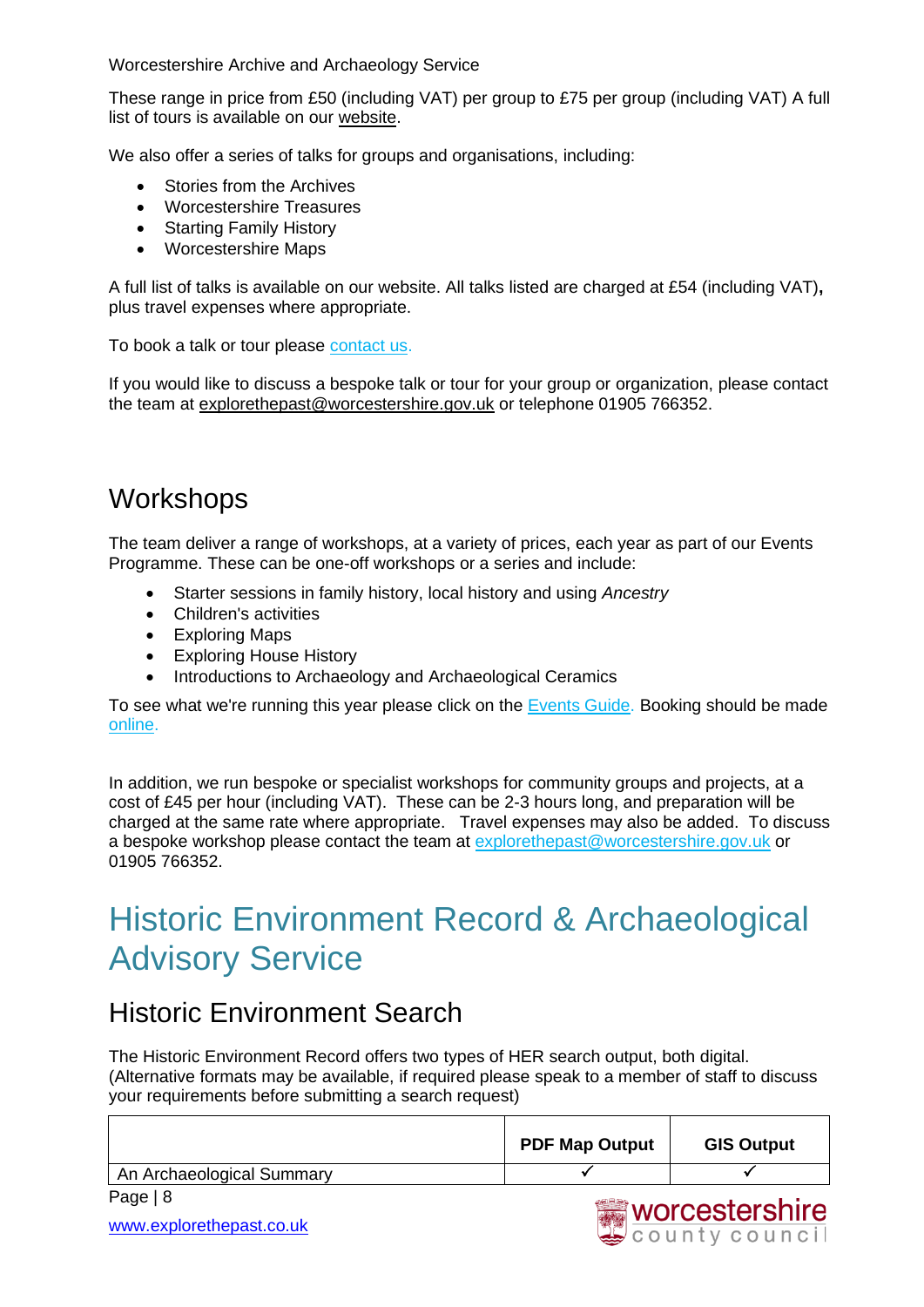| A PDF report of all HER records within the search |            |      |
|---------------------------------------------------|------------|------|
| area                                              |            |      |
| Historic Maps, if required                        |            |      |
| GIS shape files                                   | By request |      |
| PDF maps showing location of the HER records      |            |      |
| Cost (HER searches are not subject to VAT)        | £174       | £115 |
|                                                   |            |      |

This charge is based on a standard search area of a 250m, 500m or 1km radius on a point or site plan as specified. Requests for larger search areas may incur higher charges, reflecting the extra staff time to produce. Non-standard search charges will always be agreed before the commencement of any work – you can request a non-standard search by choosing "other" in the search radius option on our enquiry system. Fees are usually waived for private researchers, students and occasionally in certain other circumstances. We also do not currently charge for sending out a single property record.

Please request your search through our online enquiry system available here: [Historic](https://capublic.worcestershire.gov.uk/WAASPublic/AdvisoryHERServiceList.aspx)  [Environment Enquiry System.](https://capublic.worcestershire.gov.uk/WAASPublic/AdvisoryHERServiceList.aspx) Please choose Historic Environment Record (HER) Search for paid commercial searches and Historic Environment Enquiry for non-commercial searches.

#### <span id="page-8-0"></span>Historic Environment Survey

WAAS offers a bespoke range of services, including landscape surveys and input into conservation management plans. The historic environment elements can be provided in tandem with ecology, landscape, flood management and other specialist areas, provided through a Service Level Agreement with other departments within Worcestershire County Council. Costs vary depending on the nature and complexity of the input required.

To discuss a potential project please [contact us.](https://capublic.worcestershire.gov.uk/WAASPublic/EnquiryForm.aspx?ServiceCode=HEE)

#### <span id="page-8-1"></span>Historic Environment Planning

As a guide the following is used to define development scale:

| <b>Size</b>           | <b>Cost including</b><br>VAT  | <b>Description</b>                                                                                                            |
|-----------------------|-------------------------------|-------------------------------------------------------------------------------------------------------------------------------|
| Small                 | £316.80 (£264<br>exc. VAT)    | Up to 1ha developments (no charge for extensions or<br>alterations to a single dwelling or small-scale building<br>recording) |
| <b>Medium</b>         | £588.00 (£490<br>exc. VAT)    | Between 1ha & 15ha developments and multiple or<br>complex historic building conversion or alterations                        |
| Large or<br>Strategic | £1,174.00 (£975)<br>exc. VAT) | >15ha, and major infrastructure projects etc                                                                                  |

Page | 9 A fee is chargeable for the provision of the historic environment planning advisory service. The service includes advice and liaison throughout the archaeological works, including the provision of a Brief, checking the Written Scheme of Investigation for compliance with national and local standards, monitoring fieldwork and ensuring any archaeological reports generated by the project are fit for purpose. The [Planning Advisory Section](https://capublic.worcestershire.gov.uk/WAASPublic/HistoricEnvironmentPlanning.aspx?Id=&ServiceCode=HEP) will be happy to offer advice on all stages of the proceedings. Additional site visits will be chargeable at £60 per visit if required as

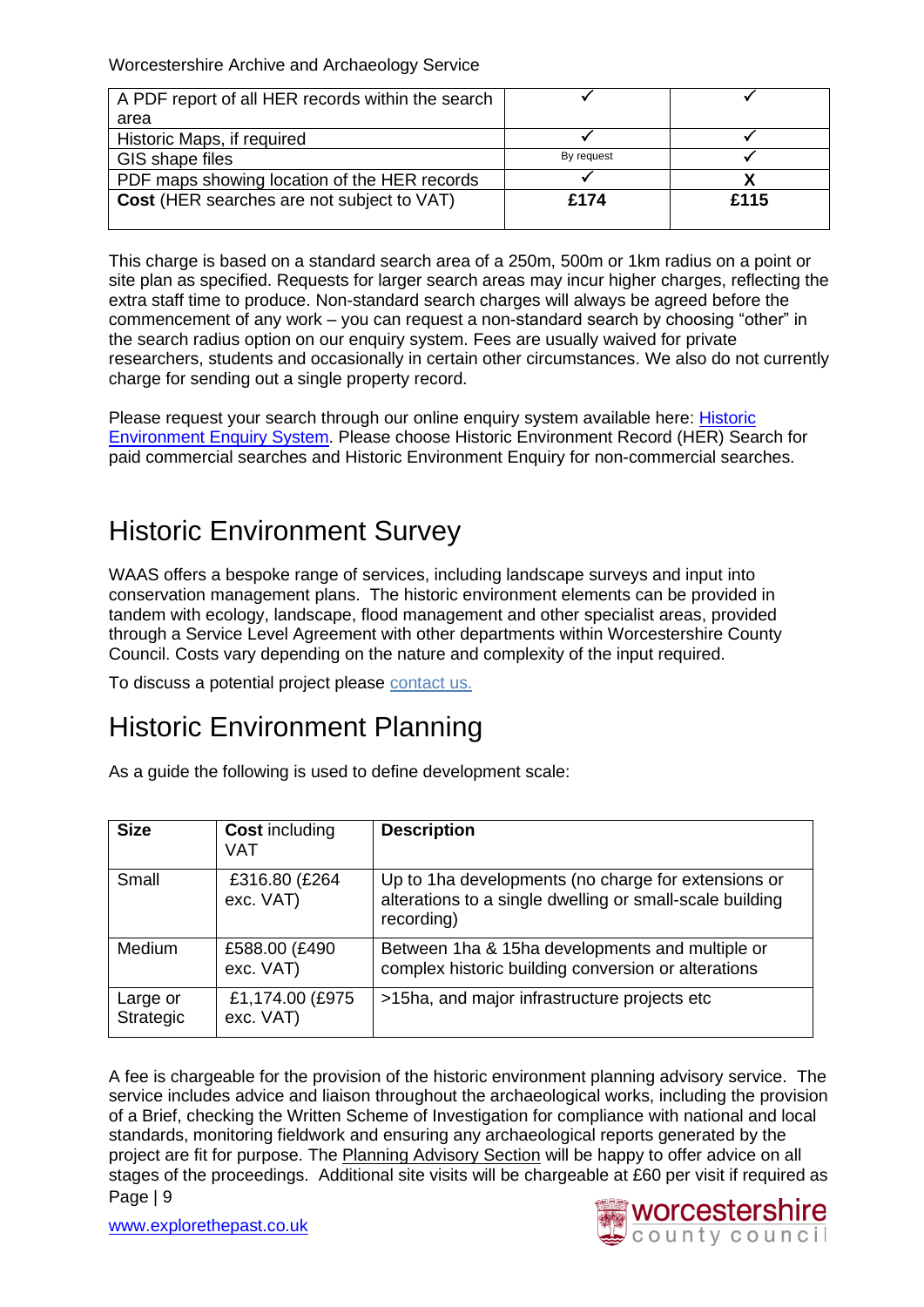a potential Breach of Condition or other situation where site visits could be considered additional to the usual service.

#### <span id="page-9-0"></span>Historic Environment, Environmental Impact Assessment

Screening opinions submitted to Worcestershire County Council Archive & Archaeology Service, in accordance with the Environmental Impact Assessment (Agriculture) (England) (No.2) (Amendment) Regulations 2017 or the Environmental Impact Assessment (Forestry) (England and Wales) Regulations 1999 will be charged at the fixed rate of **£87.00** (VAT is not charged).

An additional charge may be applied in those cases where full EIA scoping is recommended. This will be assessed on a case by case basis and will be dependent on the level of additional advice and information requested.

#### <span id="page-9-1"></span>Neighbourhood Planning

The following levels of service are designed to assist Neighbourhood Planning groups with the development of historic environment, nature conservation (biodiversity) and flood management chapters/sections of their Neighbourhood Development Plans (NDP). There is often added value in cohesively considering issues and opportunities arising in each of these themes, rather than treating them as stand-alone topics. Please [contact the NDP Team](mailto:NHP@worcestershire.gov.uk) to discuss options and costs.

| Level         | <b>Description</b>                                                                                                                                                                                                                                                                                                                                                                                                                                                                                                                                                                                                            |  |  |
|---------------|-------------------------------------------------------------------------------------------------------------------------------------------------------------------------------------------------------------------------------------------------------------------------------------------------------------------------------------------------------------------------------------------------------------------------------------------------------------------------------------------------------------------------------------------------------------------------------------------------------------------------------|--|--|
| <b>Bronze</b> | A tailored search of the Historic Environment Record; Worcestershire Biological<br>Records; Worcestershire Habitat Inventory and a search of known flood spots. All<br>searches come with supporting maps. Once the NHP has been completed, the<br>policy wording will be checked by an officer before submission short-format<br>feedback provided.                                                                                                                                                                                                                                                                          |  |  |
| Silver        | Includes the Bronze products plus:                                                                                                                                                                                                                                                                                                                                                                                                                                                                                                                                                                                            |  |  |
|               | three half day dedicated parish-based workshops, each workshop covering<br>historic environment; biodiversity and flooding with the focus on<br>interpretation of data; establishing significance, risks, issues and<br>opportunities.<br>Dedicated staff time to: Interpret and discuss the data, its significance (i.e.<br>$\bullet$<br>ecological and legal contexts) and how it can be used in the plan making<br>processes.<br>Provide or signpost other resources and toolkits for use in Neighbourhood<br>$\bullet$<br>Development Plans.                                                                              |  |  |
| Gold          | Includes the Bronze and Silver products plus:                                                                                                                                                                                                                                                                                                                                                                                                                                                                                                                                                                                 |  |  |
|               | A one-day historic Environment community survey of the Neighbourhood<br>$\bullet$<br>Development Plan area to demonstrate the use of toolkits, discuss<br>significance and value in relation to the local historic environment and<br>landscape character<br>Up to one day of officer time to advise and assist in the commissioning and<br>$\bullet$<br>co-ordination of ecological survey work (if needed) and in the production of<br>the biodiversity sections of the Neighbourhood Development Plan<br>Advice and help with the production of flood risk sections of the<br>$\bullet$<br>Neighbourhood Development Plan. |  |  |